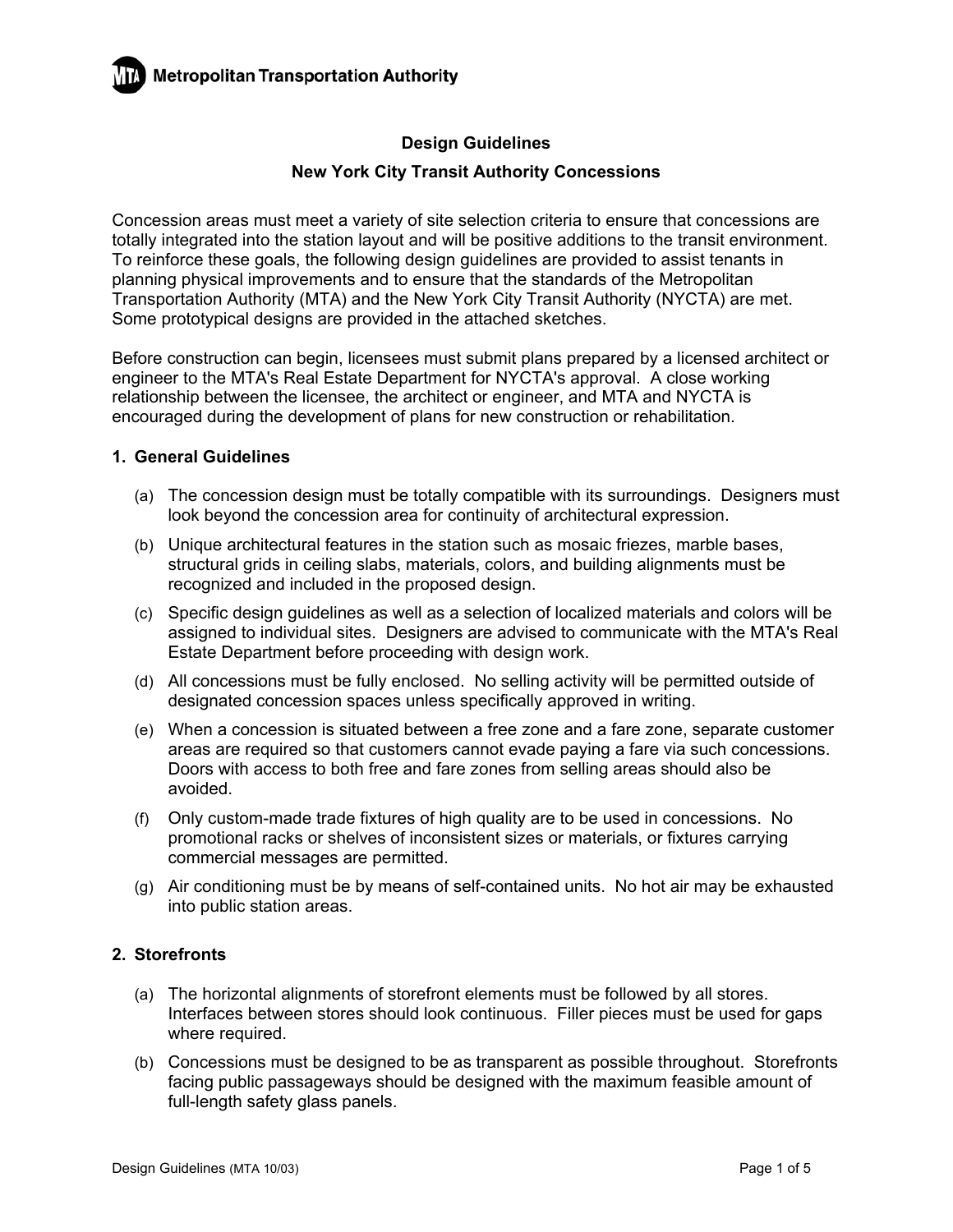# **Metropolitan Transportation Authority**

- (c) A full-height safety glass window, a glass door with a minimum height of 6'-8" and a 6" bulkhead base are required for all storefronts.
- (d) A sign band above the windows and door(s) approximately 10" high (dependent on available ceiling height and efforts to conform with adjacent established horizontal alignments) is required. The sign band must not protrude beyond the storefront line by more than 2".
- (e) Where concession walls are situated next to a stairway to the station platform level, the exterior of the walls may not be used for advertising for the concession; however, transparent storefront walls are encouraged as a replacement for existing concrete block walls in these situations.
- (f) Concealed roll-down security gates with open grille designs are preferred. The overhead gate housing must be recessed behind the storefront and sign band.
- (g) When ceiling height and structural obstructions do not permit the installation of a concealed roll-down gate, security may be achieved by using ½"–thick tempered laminated glass in doors and windows in lieu of security gates.
- (h) All framing must be made with anodized aluminum finish Kawneer permanodic #40 dark bronze or equivalent unless otherwise specified by NYCTA.
- (i) All solid parts of the storefront (except the sign band and filler pieces for ceiling vault openings) shall be surfaced with anodized "shadowform" aluminum with  $\frac{1}{2}$ " grooves at c" on center in the same finish as the storefront framing unless otherwise specified by NYCTA.

### **3. Signage**

- (a) The sign band must be surfaced with flat bronze anodized aluminum and either furnished with stencil-cut, push-through white plastic letters or stick-on white vinyl letters not exceeding 60% of the sign band height. The sign band can also be left blank. Where low ceiling heights preclude adequate sign band heights, the sign band may be deleted and the concession identified by signage inside the store.
- (b) The wording of all exterior signs shall be limited to the announcement of store names, an NYCTA-approved logo, or a generic inscription (e.g., BOOK STORE, NEWSSTAND or the like).
- (c) The location of exterior signage shall be limited to the 10" overhead sign band, which may be back-lit, surface mounted, or blank.

### **4. Safety**

- (a) Concession doors should swing outward into the common space. A setback should be provided so that doors do not encroach more than 18" into the common area. Under no circumstances may a door serving a place of assembly (as defined by the New York State Building Code) swing into the concession space or against the direction of traffic.
- (b) Concession enclosures may not interfere with existing drains or manholes on the site.
- (c) The use of PVC and asbestos is prohibited. The use of other plastics is discouraged.
- (d) All materials used in concessions must be non-combustible.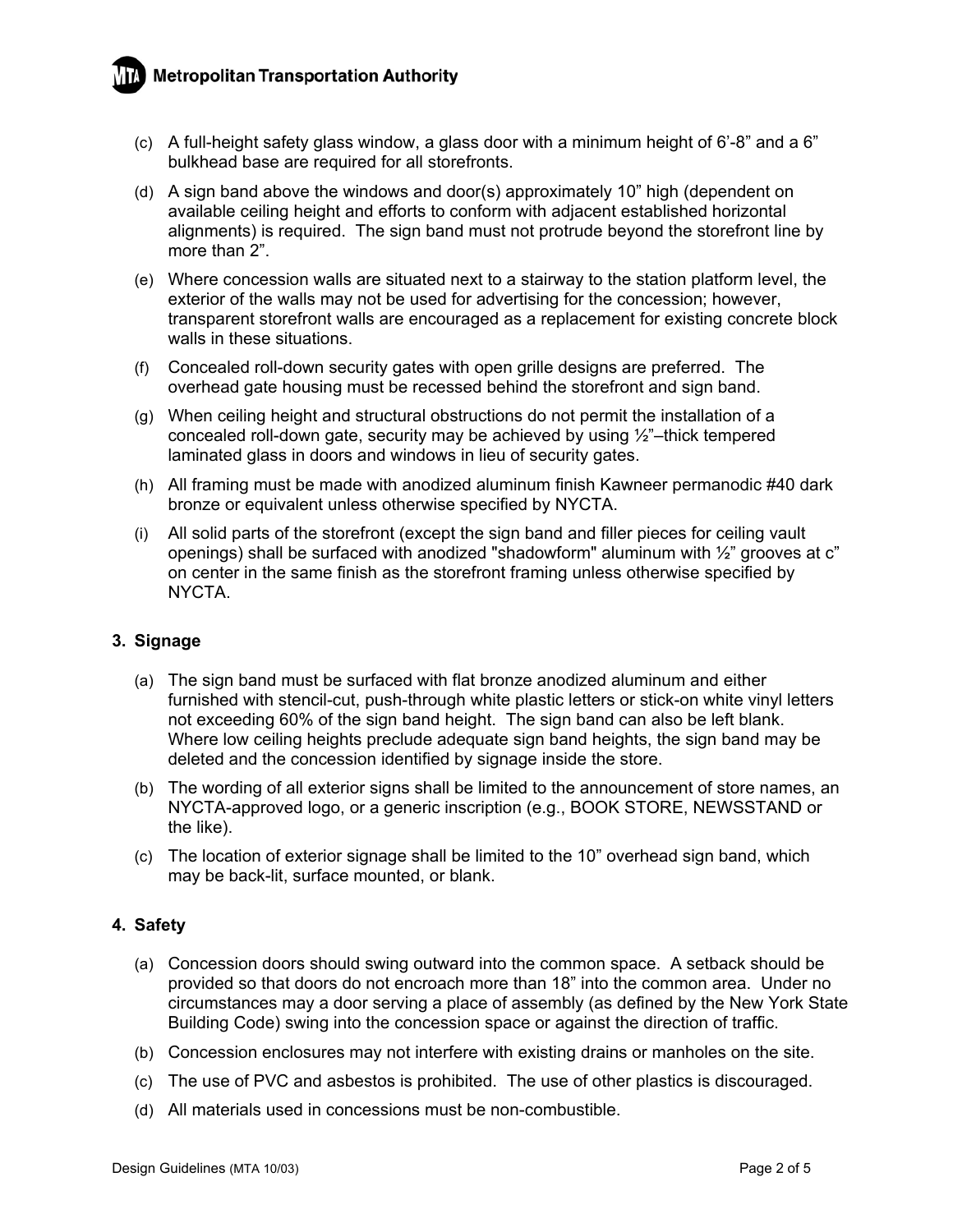# **Metropolitan Transportation Authority**



- (e) Any plywood, lumber, or other combustible materials used in construction must be treated with a fire retardant and labeled as such by the manufacturer.
- (f) Party walls between licensed spaces are the responsibility of the respective licensee(s) and shall be concrete block with a minimum 2-hour fire resistance in accordance with the New York State Building Code.
- (g) There must be no penetrations in the concession party walls. If absolutely necessary, penetrations in party walls must be filled with a listed intumescent material that will not degrade the fire resistance of the wall.
- (h) The intended method of connection of sprinklers and other concession plumbing to the station's water and drain lines must be shown in detail and conform to the requirements of NYCTA.
- (i) If a sprinkler alarm is required for the concession, a combination strobe light and horn shall be used, mounted on a cast iron box on the outside of the concession, properly labeled with a permanently mounted sign.
- (j) All sprinkler alarm circuits shall be in a separate cutout fuse box, painted red, labeled, and locked. The sprinkler alarm feed shall be tied into the line side of the main breaker.

### **5. Electrical – General**

- (a) All utility lines are to be furnished and maintained at the sole cost of the licensee. Utilities may be tapped from and meters installed only in locations designated by NYCTA. A separate electric service is required for each concession.
- (b) All detailed electrical requirements shall be given in contract drawings or specifications, including specific catalog cuts for all lighting fixtures and electrical devices such as heaters, air conditioners, fans, etc. All applicable codes and NYCTA rules must be incorporated into all designs.
- (c) Electrical workmanship, equipment, and material shall be only that suitable for a rapid transit environment of the highest class and shall be applied in the best manner and according to the optimum rules and usages of electrical railroad work. Where no specific requirements are given, work and materials shall conform to the latest applicable standards of the New York State and National Electrical Codes.
- (d) All work done shall be subject to inspection by the MTA's Real Estate Department and NYCTA's Division of Infrastructure.
- (e) A Con Edison layout must be issued prior to starting any electrical work, unless the electrical service is to be provided by NYCTA.
- (f) All persons are prohibited from entering Electrical Distribution Rooms without proper authorization from and prior notification to NYCTA.
- (g) During concession rehabilitation, the licensee's contractor is to remove all existing concession electrical equipment with an NYCTA option for salvage.
- (h) Relocation of existing NYCTA light fixtures required by construction of the concession shall be incorporated in the concession design submittal, and the licensee shall incur all expenses for such removal.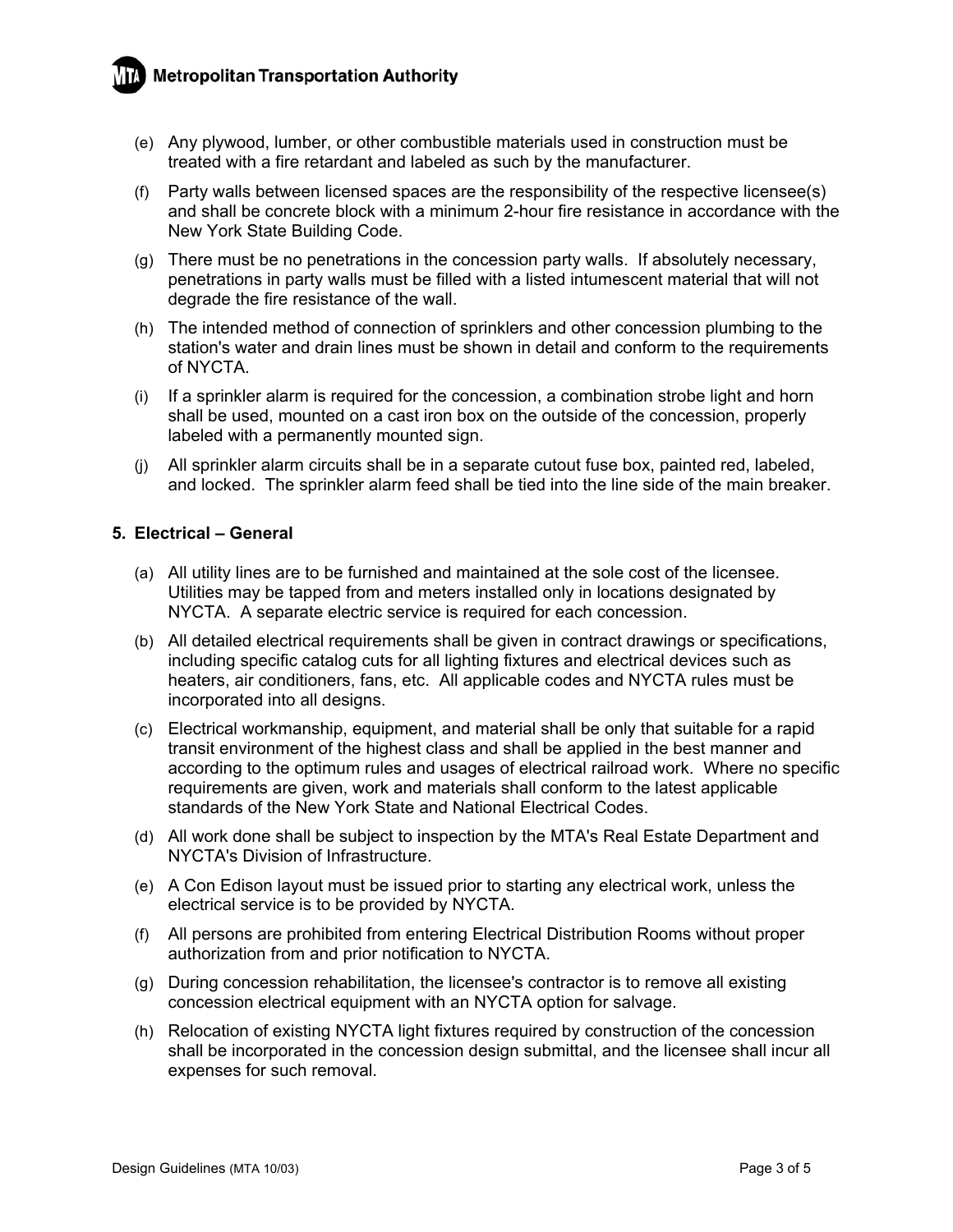

- (i) All existing NYCTA electrical junction boxes that are enclosed within a concession space shall be made accessible to NYCTA personnel on demand. An approved sign shall be permanently mounted to the outside wall of the concession indicating the location of the existing NYCTA junction boxes within.
- (j) Any deviation from the specifications or approved drawings, including materials used, additional work orders, and change orders, must receive prior approval from NYCTA's Division of Infrastructure.

### **6. Electrical – Grounding**

- (a) All neutrals, including utility neutrals, shall be isolated from ground. All electrical services from the street shall have an insulating coupling installed between Con Edison and NYCTA property.
- (b) All conduit runs and their connections to electrical equipment shall be installed in such a manner as to ensure a continuous ground. All conduits connected to service equipment, meter pans, and disconnect switches shall be secured with locknuts and insulated ground bushings. An insulated (THHN) green ground wire no smaller than #8 copper shall be used to bond and ground all of the conduits and service equipment to the nearest NYCTA steel structure. The steel structure shall be drilled and tapped for a 3" x 20 machine screw. The ground wire shall also be fastened to all service equipment boxes by means of a 3" x 20 nut and bolt and an approved lug. The ground wire shall be attached to all insulated ground bushings in the box. All electrical equipment in the service area shall be grounded in this manner. The ground conductor may be enclosed in the same conduit with other conductors to prevent theft.

### **7. Electrical – Service Equipment**

- (a) All main disconnect switches for concessions shall be NEMA 12 100-amp frame, 60-amp fuse. No wire handle disconnect switches shall be used. Circuit breaker disconnect switches shall not be permitted. Meter pans shall be of the watertight type; knockouts shall not be permitted.
- (b) Switches and meter pans are to be properly labeled with a permanently mounted sign. Stenciling is prohibited.
- (c) All conduits connected to meter pans, disconnect switches, and end boxes shall be secured by means of an approved weather tight threaded hub.
- (d) Cast iron electrical junction boxes are not to contain knockouts.
- (e) All electrical boxes and condulets are to have neoprene gasket seals for covers.
- (f) All conduits are to have metallic locknuts and bushings at points of entry to boxes or panels. No PVC bushings are allowed. Electrical services, including all feeds to the concession, shall be installed in rigid galvanized conduit. No threadless fittings or aluminum pipes are permitted.
- (g) Conduit expansion fittings are to be installed with bonding jumpers at each location along the structure where an expansion joint exists or in conduit runs that are over 400' in length.